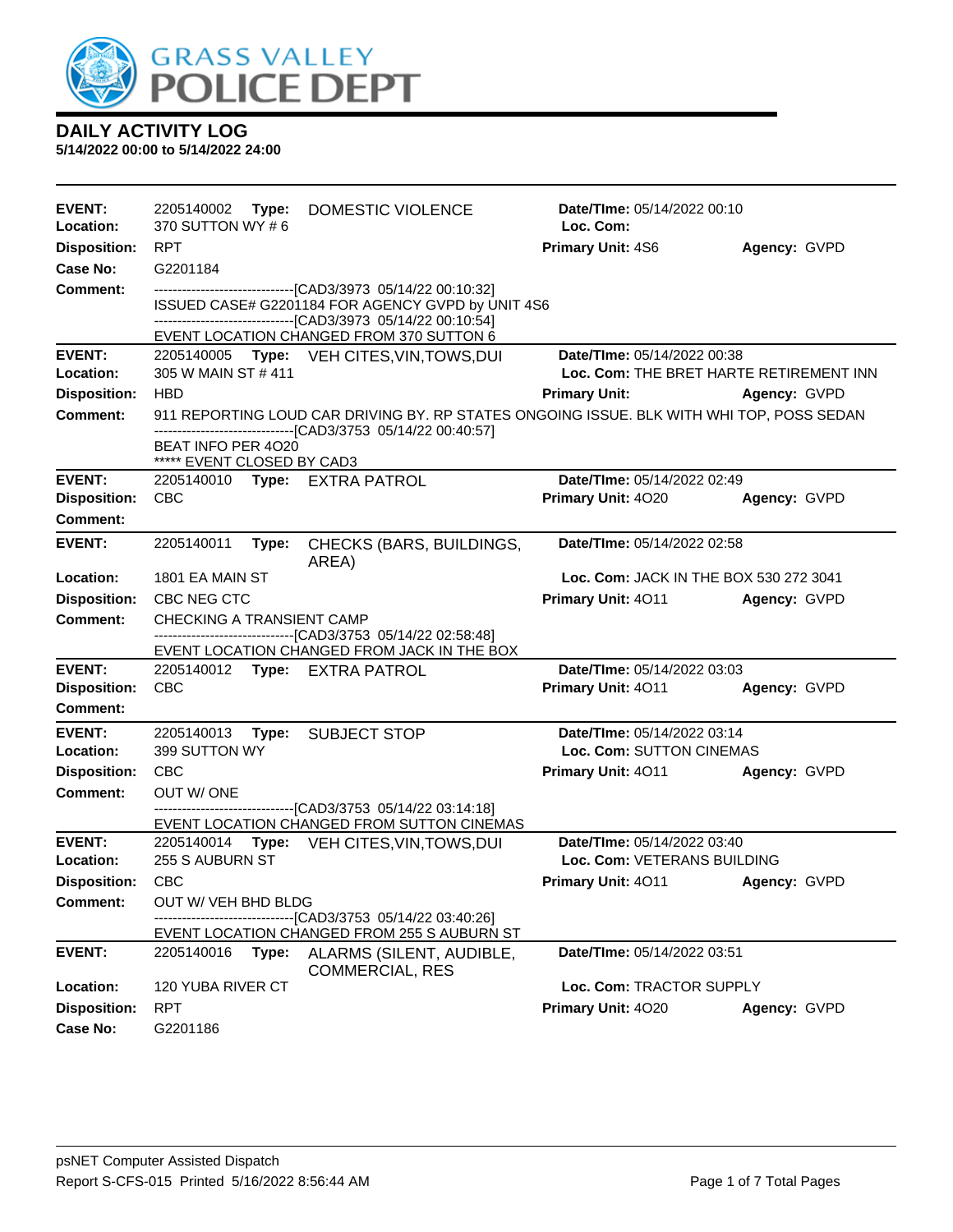

| <b>Comment:</b>     |                                                               |       | GROUP 1 REAR PE BEAM, UNK IF AUD OR SILENT, NEG RESP                                                                                             |                             |                                          |
|---------------------|---------------------------------------------------------------|-------|--------------------------------------------------------------------------------------------------------------------------------------------------|-----------------------------|------------------------------------------|
|                     | 10-39 ALARM CO FOR RESP                                       |       | --------------------------------[CAD3/3753 05/14/22 04:41:50]                                                                                    |                             |                                          |
|                     |                                                               |       | -------------------------------[CAD3/3753 05/14/22 04:43:40]                                                                                     |                             |                                          |
|                     |                                                               |       | RESP PAM ETA 10 MINS IN A WHITE MERCEDES<br>--------------------------------[CAD1/4106 05/14/22 05:15:02]                                        |                             |                                          |
|                     |                                                               |       | ISSUED CASE# G2201186 FOR AGENCY GVPD by UNIT 4O20                                                                                               |                             |                                          |
| <b>EVENT:</b>       |                                                               |       | 2205140030 Type: ANIMALS (ABUSE, LOOSE,<br>FOUND, INJURED)                                                                                       | Date/TIme: 05/14/2022 07:16 |                                          |
| Location:           | NEAL ST/PLEASANT ST                                           |       |                                                                                                                                                  | Loc. Com:                   |                                          |
| <b>Disposition:</b> | UTL                                                           |       |                                                                                                                                                  | Primary Unit: 405           | Agency: GVPD                             |
| Comment:            |                                                               |       | RP RPTG OLDER BLK LAB WONDERING AROUND POSS LOST                                                                                                 |                             |                                          |
| <b>EVENT:</b>       | 2205140040                                                    | Type: | ALARMS (SILENT, AUDIBLE,<br><b>COMMERCIAL, RES</b>                                                                                               | Date/TIme: 05/14/2022 08:33 |                                          |
| Location:           | 664 FREEMAN LN # C                                            |       |                                                                                                                                                  |                             | Loc. Com: DISCOUNT CIGARETTES AND CIGARS |
| <b>Disposition:</b> | FA ACCIDENTAL BY EMPLOYEE, C4                                 |       |                                                                                                                                                  | Primary Unit: 4018          | Agency: GVPD                             |
| <b>Comment:</b>     | HW FRONT DOOR<br>UNK IF AUDIBLE OR SILENT<br><b>NEG RESP</b>  |       |                                                                                                                                                  |                             |                                          |
|                     |                                                               |       | --------------------------------[CAD3/4116 05/14/22 08:33:44]<br>ADDITIONAL ACTIVATION AT HW MOTION                                              |                             |                                          |
| <b>EVENT:</b>       |                                                               |       | 2205140047 Type: INFORMATION                                                                                                                     | Date/TIme: 05/14/2022 08:55 |                                          |
| Location:           | 235 S CHURCH ST<br>Loc. Com: EMMANUEL EPISCOPAL CHURCH        |       |                                                                                                                                                  |                             |                                          |
| <b>Disposition:</b> | <b>HBD</b>                                                    |       |                                                                                                                                                  | <b>Primary Unit:</b>        | Agency: GVPD                             |
| Comment:            | ***** EVENT CLOSED BY CAD1                                    |       | RP RPTG FUNERAL AT 1100HRS FIRING 21 GUN SALUTE                                                                                                  |                             |                                          |
| <b>EVENT:</b>       | Date/TIme: 05/14/2022 09:18<br>2205140051 Type: WELFARE CHECK |       |                                                                                                                                                  |                             |                                          |
| Location:           | 135 COLFAX AV                                                 |       |                                                                                                                                                  | Loc. Com: BACK PORCH MARKET |                                          |
| <b>Disposition:</b> | CBC MOVING ALONG                                              |       |                                                                                                                                                  | <b>Primary Unit: 4024</b>   | Agency: GVPD                             |
| Comment:            |                                                               |       | -------------------------------[CAD1/4074 05/14/22 09:22:10]<br>EVENT LOCATION CHANGED FROM BACK PORCH MARKET                                    |                             |                                          |
| <b>EVENT:</b>       | 2205140057                                                    |       |                                                                                                                                                  |                             |                                          |
| Location:           |                                                               |       | Type: PUBLIC WORKS - MISC CALLS                                                                                                                  | Date/TIme: 05/14/2022 09:39 |                                          |
|                     | DORSEY DR/EA MAIN ST                                          |       |                                                                                                                                                  | Loc. Com:                   |                                          |
| <b>Disposition:</b> | CBC PW ADV                                                    |       |                                                                                                                                                  | Primary Unit: 4024          | Agency: GVPD                             |
| Comment:            |                                                               |       | RP RPTG OIL STAIN 3X3 FT. RP ADV HE ALMOST WRECKED FROM HITTING IT.                                                                              |                             |                                          |
| <b>EVENT:</b>       | 2205140061                                                    | Type: | <b>ASSAULTS, BATTERY (415)</b><br>PHYSICAL)                                                                                                      | Date/TIme: 05/14/2022 09:51 |                                          |
| Location:           | 880 SUTTON WY                                                 |       |                                                                                                                                                  | Loc. Com: WALGREENS         |                                          |
| <b>Disposition:</b> |                                                               |       | RPT NO CHARGES, DOCUMENTATION ONLY                                                                                                               | Primary Unit: 405           | Agency: GVPD                             |
| <b>Case No:</b>     | G2201188                                                      |       |                                                                                                                                                  |                             |                                          |
| Comment:            |                                                               |       | RP RPTG COLD ASSAULT OCC'D THIS MORNING. SU WAS DRIVING A BLK NISSAN HANDICAP LP: 9589J. SU<br>KICKED RP IN THE CHEST. DENIED MEDICAL. REQ 10-21 |                             |                                          |
|                     |                                                               |       | -------------------------------[CAD1/4074 05/14/22 10:26:22]<br>ISSUED CASE# G2201188 FOR AGENCY GVPD by UNIT 4O5                                |                             |                                          |
| <b>EVENT:</b>       | 2205140071                                                    | Type: | <b>WEAPONS (BRANDISH, PROM</b><br>SHOOTING, ANY                                                                                                  | Date/TIme: 05/14/2022 10:24 |                                          |
| Location:           | 265 SO AUBURN ST                                              |       |                                                                                                                                                  | Loc. Com:                   |                                          |
| <b>Disposition:</b> | <b>RPT</b>                                                    |       |                                                                                                                                                  | Primary Unit: 4024          | Agency: GVPD                             |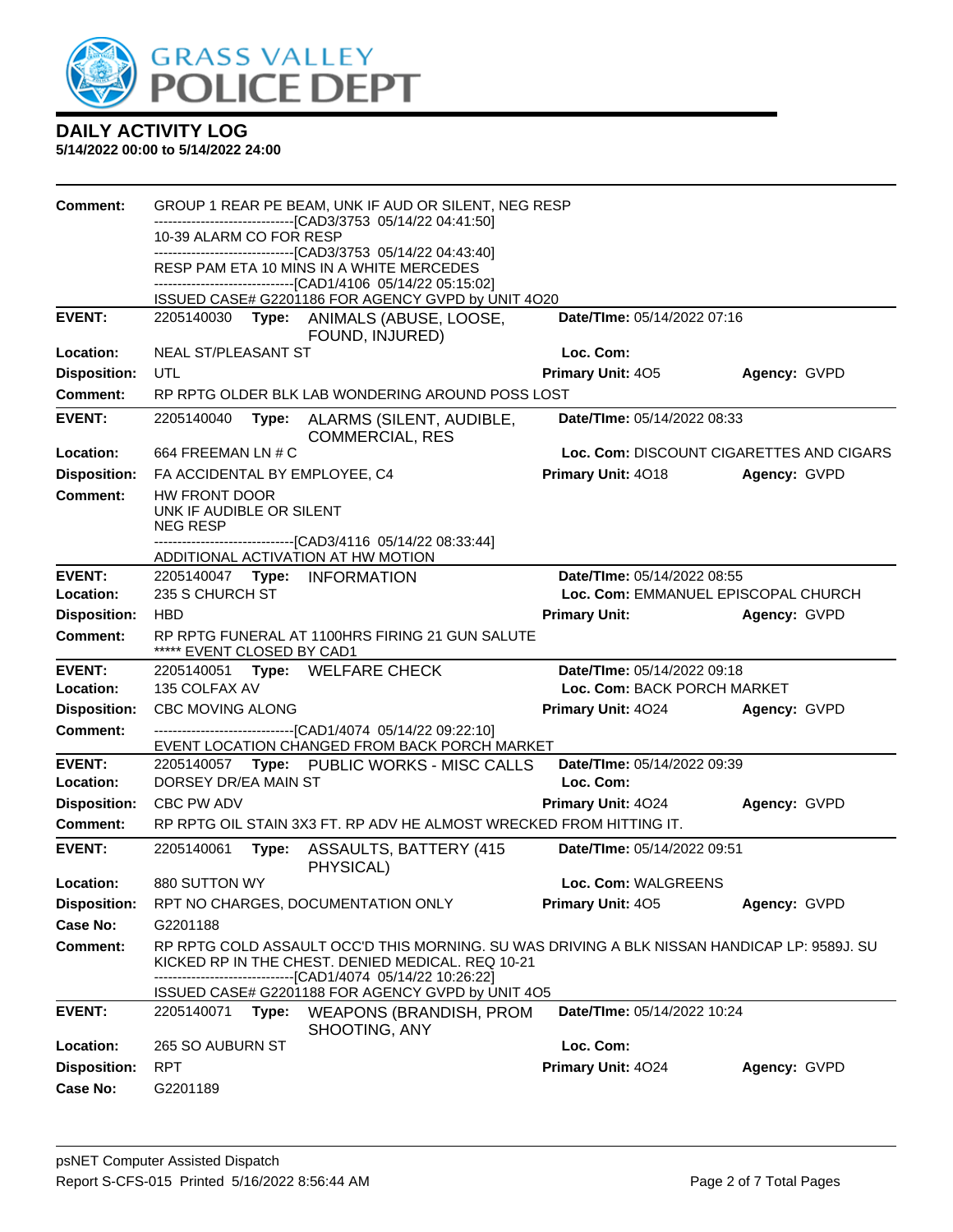

| Comment:            | CHP XFR/ 911 RPTNG SUBJ WITH A KNIFE YELLING AND CUSSING AT RP                                                                              |                                    |              |  |  |
|---------------------|---------------------------------------------------------------------------------------------------------------------------------------------|------------------------------------|--------------|--|--|
|                     | --------------------------[CAD3/4116 05/14/22 10:25:07]<br>ADDITIONAL RP RPTNG SUBJ VIOLATING RO                                            |                                    |              |  |  |
|                     | --------------------------------[CAD3/4116 05/14/22 10:52:17]                                                                               |                                    |              |  |  |
|                     | ISSUED CASE# G2201189 FOR AGENCY GVPD by UNIT 4O1                                                                                           |                                    |              |  |  |
| <b>EVENT:</b>       | 2205140080 Type: VEHICLE STOP                                                                                                               | Date/TIme: 05/14/2022 11:10        |              |  |  |
| Location:           | <b>SB SPRINGHILL</b>                                                                                                                        | Loc. Com:                          |              |  |  |
| <b>Disposition:</b> | <b>WA VERBAL</b>                                                                                                                            | Primary Unit: 4018                 | Agency: GVPD |  |  |
| <b>Comment:</b>     | License:<br>BLK CROWN VIC NO PLATES                                                                                                         |                                    |              |  |  |
| <b>EVENT:</b>       | 2205140084    Type: 911    UNKNOWN<br>(HANGUPS, ABAN'S)                                                                                     | Date/TIme: 05/14/2022 11:13        |              |  |  |
| Location:           | 49 STATE/WE MCKNIGHT WY                                                                                                                     | Loc. Com:                          |              |  |  |
| <b>Disposition:</b> | <b>HBD</b>                                                                                                                                  | <b>Primary Unit:</b>               | Agency: GVPD |  |  |
| <b>Comment:</b>     | 911 ABAN                                                                                                                                    |                                    |              |  |  |
|                     | -------------------------------[CAD1/4074_05/14/22_11:14:20]<br>EVENT LOCATION CHANGED FROM LAT: 39.23329400 LONG: -121.066697 GRASS VALLEY |                                    |              |  |  |
|                     | ------------------------------[CAD1/4074_05/14/22 11:14:25]<br>ON CB ACCIDENTAL, C4<br>***** EVENT CLOSED BY CAD1                           |                                    |              |  |  |
| <b>EVENT:</b>       | 2205140088 Type: ALARMS (SILENT, AUDIBLE,<br><b>COMMERCIAL, RES</b>                                                                         | Date/TIme: 05/14/2022 11:30        |              |  |  |
| <b>Location:</b>    | 133 SCANDLING AV                                                                                                                            | Loc. Com: REIBIES AUTO PARTS       |              |  |  |
| <b>Disposition:</b> | <b>CBC</b>                                                                                                                                  | Primary Unit: 4D13                 | Agency: GVPD |  |  |
| Comment:            | STORAGE UNIT BEHIND MAIN STORE<br><b>AUDIBLE</b><br><b>RESP PENDING</b>                                                                     |                                    |              |  |  |
|                     | -------------------------------[4D13/MDT 05/14/22 11:36]<br>CONTACT MADE WITH REIBIES. THEY FORGOT TO DISARM THE ALARM. THEY ARE C4.        |                                    |              |  |  |
| <b>EVENT:</b>       | 2205140090 Type: VEH CITES, VIN, TOWS, DUI                                                                                                  | Date/TIme: 05/14/2022 11:32        |              |  |  |
| Location:           | <b>RICHARDSON ST</b>                                                                                                                        | Loc. Com:                          |              |  |  |
| <b>Disposition:</b> | <b>CBC</b>                                                                                                                                  | Primary Unit: 4Z15                 | Agency: GVPD |  |  |
| <b>Comment:</b>     | <b>PARKING ENFORCEMENT</b>                                                                                                                  |                                    |              |  |  |
| <b>EVENT:</b>       | 2205140095 Type: WELFARE CHECK                                                                                                              | Date/TIme: 05/14/2022 11:50        |              |  |  |
| Location:           | <b>BRUNSWICK RD/49/20</b>                                                                                                                   | Loc. Com: 1 MILE TWD HY 174        |              |  |  |
| <b>Disposition:</b> | RPT PLACED ON A HOLD                                                                                                                        | Primary Unit: 4024                 | Agency: GVPD |  |  |
| Case No:            | G2201190                                                                                                                                    |                                    |              |  |  |
| <b>Comment:</b>     | 911 RPTG TRANSIENT STANDING ON SIDE OF RDWY TALKING TO HERSELF POSS IN DISTRESS. NOT QUITE<br>TO NEW DEVELOPMENT.                           |                                    |              |  |  |
|                     | WFA LSW COLORFUL OUTFIT                                                                                                                     |                                    |              |  |  |
|                     | ------------------------------[CAD1/4074_05/14/22 11:50:58]                                                                                 |                                    |              |  |  |
|                     | EVENT CALL TYPE CHANGED FROM COD<br>-------------------------------[CAD1/4074_05/14/22 13:19:47]                                            |                                    |              |  |  |
|                     | ISSUED CASE# G2201190 FOR AGENCY GVPD by UNIT 4O24                                                                                          |                                    |              |  |  |
| <b>EVENT:</b>       | 2205140098<br>Type: 911 UNKNOWN<br>(HANGUPS, ABAN'S)                                                                                        | <b>Date/Time: 05/14/2022 12:00</b> |              |  |  |
| <b>Location:</b>    | LAT: 39.20058600 LONG: -121.056772                                                                                                          | Loc. Com:                          |              |  |  |
| <b>Disposition:</b> | <b>HBD</b>                                                                                                                                  | <b>Primary Unit:</b>               | Agency: GVPD |  |  |
| <b>Comment:</b>     | 911 ABANDON                                                                                                                                 |                                    |              |  |  |
|                     | -------------------------------[CAD1/4074_05/14/22 12:01:06]<br><b>BUSY ON CB</b><br>***** EVENT CLOSED BY CAD1                             |                                    |              |  |  |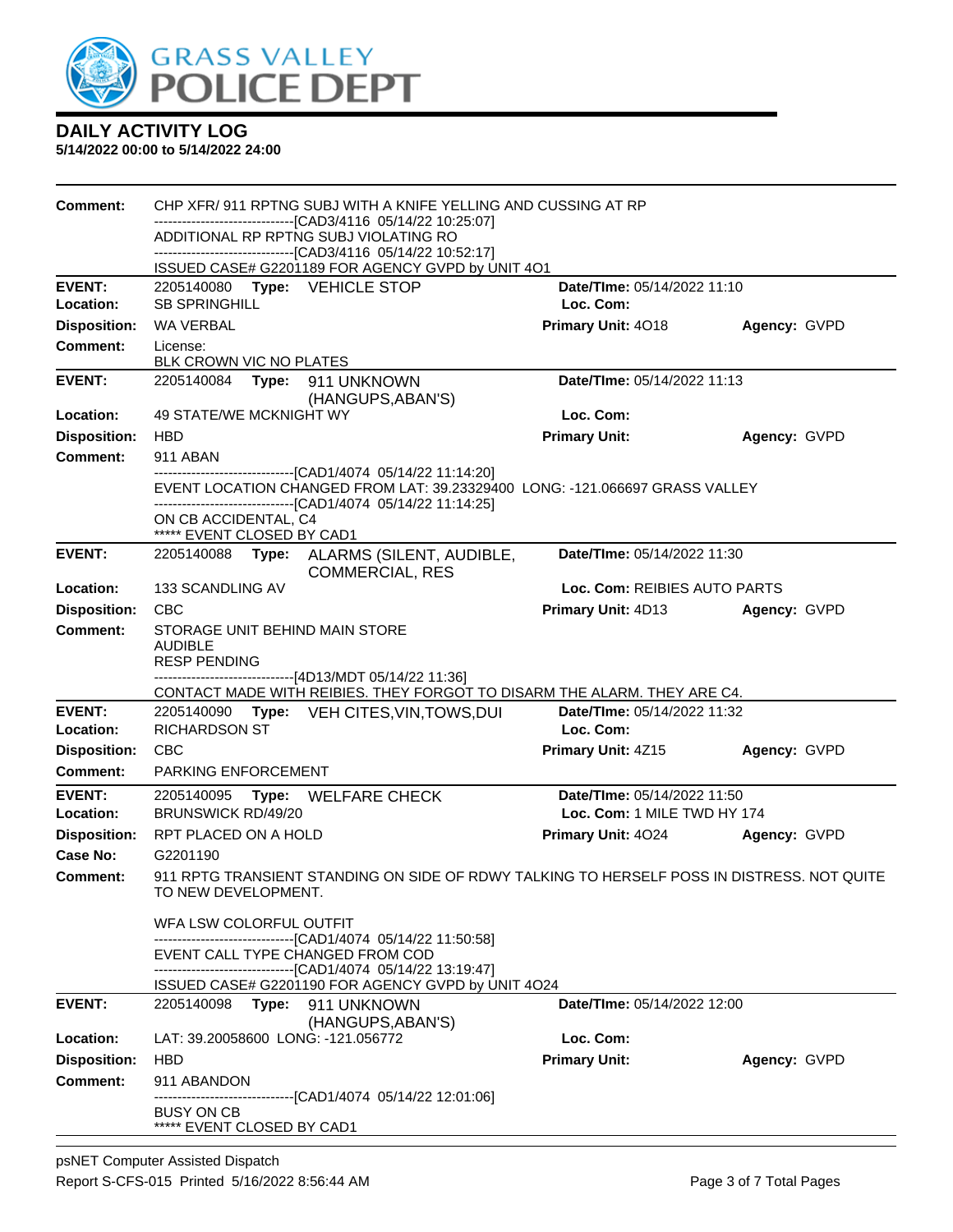

| <b>EVENT:</b>       | 2205140099                                                                                                                           |       | Type: SUSPICIOUS CIRCUMSTANCE<br>(VEHICLE, PERSON                                               | Date/TIme: 05/14/2022 12:09         |              |
|---------------------|--------------------------------------------------------------------------------------------------------------------------------------|-------|-------------------------------------------------------------------------------------------------|-------------------------------------|--------------|
| Location:           | 161 MILL ST                                                                                                                          |       |                                                                                                 | Loc. Com: EVANS FURNITURE           |              |
| <b>Disposition:</b> | CBC NO LONGER REQLE                                                                                                                  |       |                                                                                                 | Primary Unit: 4018<br>Agency: GVPD  |              |
| <b>Comment:</b>     | RP RPTG SUS SUBJ WAS LOOKING IN PGE BOX. SUBJ HAS NOT SHOES CURRENTLY IN LISTED.                                                     |       |                                                                                                 |                                     |              |
|                     | WMA LSW BLK SHIRT, BLK PANTS<br>---------------------------[CAD1/4074_05/14/22 12:19:27]                                             |       |                                                                                                 |                                     |              |
|                     |                                                                                                                                      |       | EMPLOYEE FROM EVANS RPTG TRANSINT PASSED OUT IN FRONT OF STORE. REQ LE OVE HIM ALONG            |                                     |              |
| <b>EVENT:</b>       | 2205140106                                                                                                                           |       | Type: DISTURBANCE (NOISE,<br>MUSIC, VERBAL, BARKI                                               | Date/TIme: 05/14/2022 12:37         |              |
| Location:           | 163 MILL ST                                                                                                                          |       |                                                                                                 | Loc. Com: WINE TASTING ROOM         |              |
| <b>Disposition:</b> | CBC NOLONGER REQ LE                                                                                                                  |       |                                                                                                 | Primary Unit: 4018                  | Agency: GVPD |
| <b>Comment:</b>     | RP RPTNG TRANSIENT MALE WITH GUITAR AND BACKPACK SITTING AT TABLE, PER RP, CUSTOMERS DON'T<br>WANT TO SIT NEAR HIM                   |       |                                                                                                 |                                     |              |
| <b>EVENT:</b>       | 2205140108                                                                                                                           | Type: | TRAFFIC (DUI, PARKING,<br>SPEED, HAZ                                                            | Date/TIme: 05/14/2022 12:47         |              |
| Location:           | <b>HARRIS ST/EA MAIN ST</b>                                                                                                          |       |                                                                                                 | Loc. Com:                           |              |
| <b>Disposition:</b> | UTL                                                                                                                                  |       |                                                                                                 | Primary Unit: 4Z15                  | Agency: GVPD |
| <b>Comment:</b>     |                                                                                                                                      |       | RP RPTG TO VEHS PARKED ILLEGALLY. RP ADV ONGOING ISSUE.                                         |                                     |              |
| <b>EVENT:</b>       |                                                                                                                                      |       | 2205140113 Type: SUBJECT STOP                                                                   | Date/TIme: 05/14/2022 13:15         |              |
| Location:           | 161 MILL ST                                                                                                                          |       |                                                                                                 | Loc. Com: EVANS FURNITURE           |              |
| <b>Disposition:</b> | ARA CITE ND RELEASE                                                                                                                  |       |                                                                                                 | Primary Unit: 4018                  | Agency: GVPD |
| Case No:            | G2201191                                                                                                                             |       |                                                                                                 |                                     |              |
| <b>Comment:</b>     | OW <sub>4</sub>                                                                                                                      |       |                                                                                                 |                                     |              |
|                     | ------------------------------[CAD1/4074 05/14/22 13:15:45]<br>EVENT LOCATION CHANGED FROM EVANS FURNITURE                           |       |                                                                                                 |                                     |              |
|                     |                                                                                                                                      |       | -----------------------[CAD1/4074 05/14/22 13:21:32]                                            |                                     |              |
| <b>EVENT:</b>       |                                                                                                                                      |       | ISSUED CASE# G2201191 FOR AGENCY GVPD by UNIT 4O18<br>2205140116 Type: 911 UNKNOWN              | Date/TIme: 05/14/2022 13:26         |              |
|                     |                                                                                                                                      |       | (HANGUPS, ABAN'S)                                                                               |                                     |              |
| Location:           | 350 PLEASANT ST # 28                                                                                                                 |       |                                                                                                 | Loc. Com:                           |              |
| <b>Disposition:</b> | <b>HBD</b>                                                                                                                           |       |                                                                                                 | <b>Primary Unit:</b>                | Agency: GVPD |
| <b>Comment:</b>     | 911 HANG UP                                                                                                                          |       |                                                                                                 |                                     |              |
|                     | ------------------------[CAD1/4074 05/14/22 13:46:41]<br>EVENT LOCATION CHANGED FROM LAT: 39.21619200 LONG: -121.070838 GRASS VALLEY |       |                                                                                                 |                                     |              |
|                     |                                                                                                                                      |       | -------------------------------[CAD1/4074_05/14/22 13:46:56]                                    |                                     |              |
|                     | 911 ACCIDENTAL BY WATCH<br>***** EVENT CLOSED BY CAD1                                                                                |       |                                                                                                 |                                     |              |
| <b>EVENT:</b>       | 2205140121 Type: THREATS                                                                                                             |       |                                                                                                 | Date/TIme: 05/14/2022 13:46         |              |
| Location:           | 276 GATES PL                                                                                                                         |       |                                                                                                 | Loc. Com: SPIRIT CENTER             |              |
| <b>Disposition:</b> | <b>CBC</b>                                                                                                                           |       |                                                                                                 | Primary Unit: 405                   | Agency: GVPD |
| <b>Comment:</b>     |                                                                                                                                      |       | RP REQ 10-21 TO REPORT DEATH THREATS RECEIVED VIA TEXT                                          |                                     |              |
|                     |                                                                                                                                      |       | ------------------------------[CAD1/4074_05/14/22_13:49:37]<br>EVENT CALL TYPE CHANGED FROM THE |                                     |              |
|                     |                                                                                                                                      |       | -------------------------------[4O5/MDT 05/14/22 14:11]                                         |                                     |              |
|                     |                                                                                                                                      |       | <u>THE THREATS DO NOT MEET 422 PC.</u>                                                          |                                     |              |
| <b>EVENT:</b>       |                                                                                                                                      |       | 2205140123 Type: SUSPICIOUS CIRCUMSTANCE<br>(VEHICLE, PERSON                                    | Date/TIme: 05/14/2022 13:50         |              |
| Location:           | 972 SUTTON WY                                                                                                                        |       |                                                                                                 | Loc. Com: BEST WESTERN 530 273 1393 |              |
| <b>Disposition:</b> | <b>CBC</b>                                                                                                                           |       |                                                                                                 | Primary Unit: 4024                  | Agency: GVPD |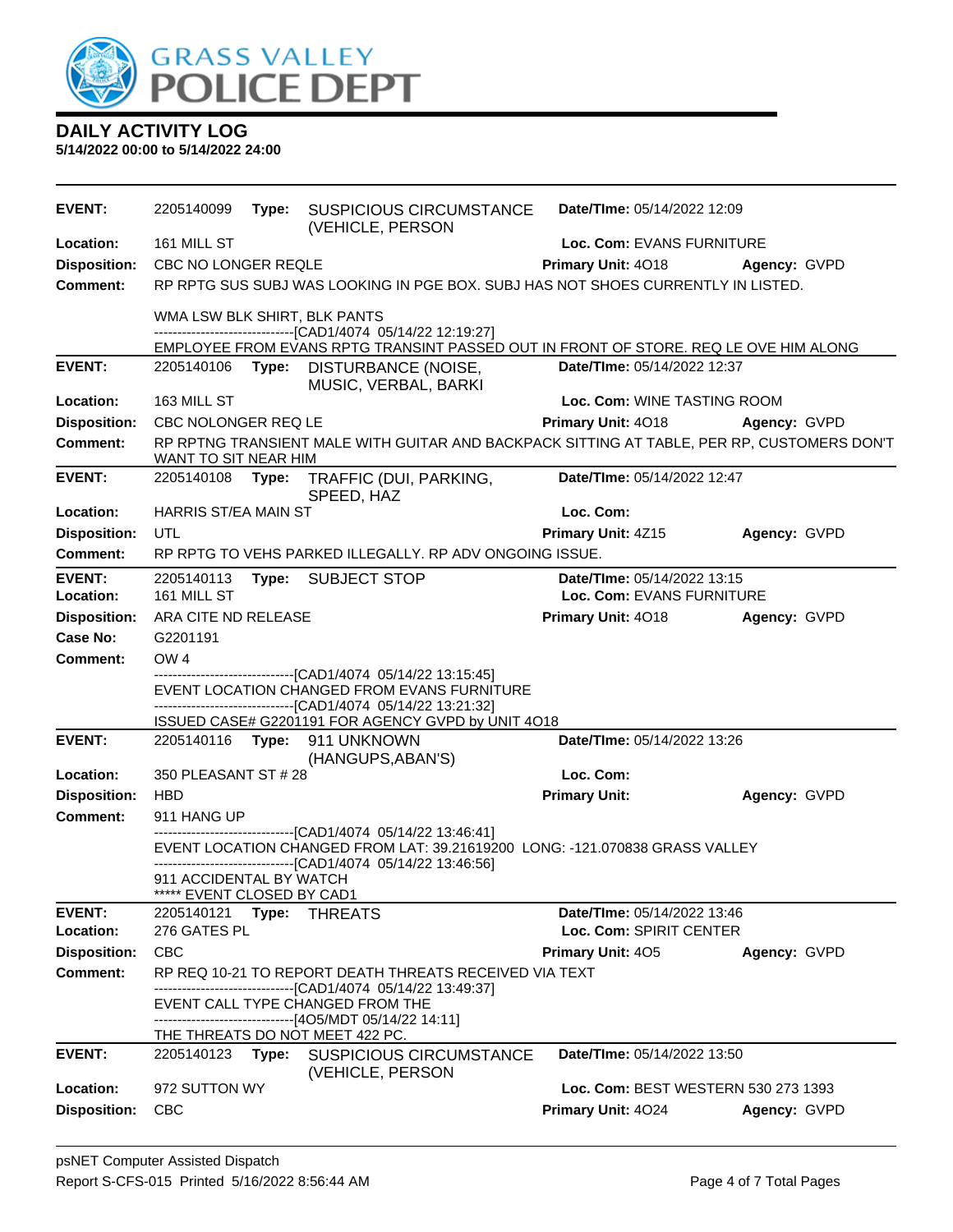

**5/14/2022 00:00 to 5/14/2022 24:00**

**Comment:** RP RPTNG SUBJS HANGING OUT ACROSS THE STREET, RP STATES THEY ARE GROUPING UP AND BOBBING AND WEAVING. **EVENT:** 2205140128 **Type:** DISTURBANCE (NOISE, MUSIC, VERBAL, BARKI **Date/TIme:** 05/14/2022 14:22 **Location:** 110 MILL ST **Loc. Com:** OLD TOWN CAFE **Disposition:** CBC NO ONE WILLING TO SIGN C/A **Primary Unit:** 4O24 **Agency:** GVPD **Comment:** RP RPTNG WFA BLN HAIR, SHIRT OFF BUT HOLDING A SWEATER TO COVER CHEST, OUTSIDE RESTAURANT TALKING TO A CUSTOMER, RP REQ SHE BE MOVED ALONG **EVENT:** 2205140137 **Type:** ANIMALS (ABUSE, LOOSE, FOUND, INJURED) **Date/TIme:** 05/14/2022 14:38 **Location:** 692 FREEMAN LN # A **Loc. Com:** RALEYS **Disposition:** HBD **Primary Unit: Agency:** GVPD **Comment:** 911 RPTNG DOG IN DISTRESS IN A SIL CADILLAC LP DP6846Y, RP OPENED DOOR GAVE DOG WATER ------------------------------[CAD3/4116 05/14/22 14:39:10] WHILE LL, OWNER RETURNED AND IS LEAVING, RP REQ 10-22 \*\*\*\*\*<u>\* EVENT CLOSED BY CAD1</u> **EVENT:** 2205140143 **Type:** 911 UNKNOWN (HANGUPS,ABAN'S) **Date/TIme:** 05/14/2022 15:05 **Location:** 625 ESKATON CR # 374 **Loc. Com:** ESKATON VILLAGE **Disposition:** HBD **Primary Unit: Agency:** GVPD **Comment:** 911 ACCIDENTAL, C4 \*\*\*\*\* EVENT CLOSED BY CAD3 **EVENT:** 2205140147 **Type:** DRUGS (ANY NARCOTIC RELATED OFFENSE) **Date/TIme:** 05/14/2022 15:18 **Location:** 875 SUTTON WY **Loc. Com:** WENDYS **Disposition:** CBC **Primary Unit:** 4S5 **Agency:** GVPD **Comment:** RP IS SECURITY GUARD, RPTNG MALE IN A BIG BLK SUBURBAN SMOKING H&S, AT ENTERANCE OF WENDYS, NEXT TO PANHANDLER WITH CARDBOARD SIGN **EVENT:** 2205140153 **Type:** 911 UNKNOWN (HANGUPS,ABAN'S) **Date/TIme:** 05/14/2022 15:53 **Location:** 225 S AUBURN ST **Loc. Com:** GRASS **Disposition:** HBD **Primary Unit: Agency:** GVPD **Comment:** 911 ACCIDENTAL DUE TO PHONE ISSUES, C4 \*\*\*\*\* EVENT CLOSED BY CAD1 **EVENT:** 2205140159 **Type:** 911 UNKNOWN (HANGUPS,ABAN'S) **Date/TIme:** 05/14/2022 16:35 **Location:** 49/20 STATE/SACRAMENTO ST **Loc. Com: Disposition:** HBD **Primary Unit: Agency:** GVPD **Comment:** 911 ABAN ------------------------------[CAD3/4116 05/14/22 16:38:09] EVENT LOCATION CHANGED FROM LAT: 39.22497300 LONG: -121.037503 GRASS VALLEY ------------------------------[CAD3/4116 05/14/22 16:39:06] ON CALL BACK, ACCIDENTAL WHILE IN RPS PURSE WHILE SHE WAS DRIVING, C4 \*\*\*\*\* EVENT CLOSED BY CAD1 **EVENT:** 2205140161 **Type:** DOMESTIC VIOLENCE **Date/TIme:** 05/14/2022 16:51 **Location:** 977 PAMPAS DR **Loc. Com: Disposition:** RPT DV MIR **Primary Unit:** 4O18 **Agency:** GVPD **Case No:** G2201193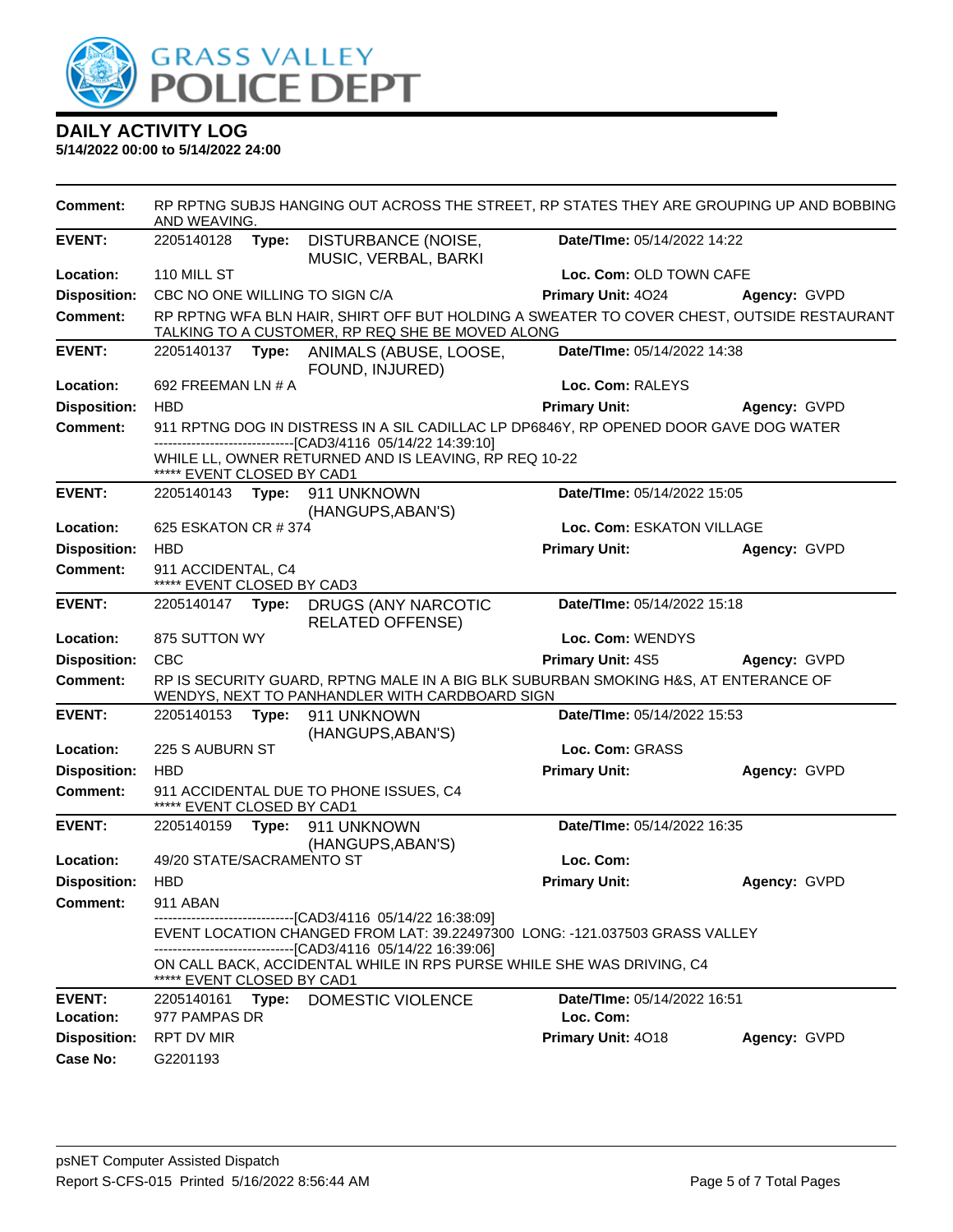

| <b>Comment:</b>     | 911 RPTNG BOYFRIEND SLAPPED RP IN THE FACE AND KNEE AND LEFT ON FOOT TWD GROCERY OUTLET,<br>POSS STILL THERE. WMA 508, 192, SHAVED HAIR, BLK TOP, ECHO SHORTS, BRO SHOES. RP DECLINED<br><b>MEDICAL</b><br>---------------------------------[CAD3/4116 05/14/22 16:53:08]<br>NEG WEAPONS, NEG ALCOHOL, RP STATES MALE POSS USED H&S TODAY<br>-------------------------------[CAD1/4074 05/14/22 17:06:36] |       |                                                                                                                                                                                            |                                    |                                          |
|---------------------|-----------------------------------------------------------------------------------------------------------------------------------------------------------------------------------------------------------------------------------------------------------------------------------------------------------------------------------------------------------------------------------------------------------|-------|--------------------------------------------------------------------------------------------------------------------------------------------------------------------------------------------|------------------------------------|------------------------------------------|
|                     |                                                                                                                                                                                                                                                                                                                                                                                                           |       |                                                                                                                                                                                            |                                    |                                          |
|                     |                                                                                                                                                                                                                                                                                                                                                                                                           |       | ISSUED CASE# G2201193 FOR AGENCY GVPD by UNIT 4O18                                                                                                                                         |                                    |                                          |
| <b>EVENT:</b>       |                                                                                                                                                                                                                                                                                                                                                                                                           |       | 2205140162 Type: CITIZEN ASSIST (CIVIL<br>STANDBY'S, LOCKOUT                                                                                                                               | Date/TIme: 05/14/2022 16:55        |                                          |
| Location:           | 1262 SUTTON WY                                                                                                                                                                                                                                                                                                                                                                                            |       |                                                                                                                                                                                            |                                    | Loc. Com: HOSPITALITY HOUSE 530 271 7144 |
| <b>Disposition:</b> | CBC ONE CLEAR/ONE DENIED                                                                                                                                                                                                                                                                                                                                                                                  |       |                                                                                                                                                                                            | Primary Unit: 4022                 | Agency: GVPD                             |
| <b>Comment:</b>     | CLEARANCE X 2                                                                                                                                                                                                                                                                                                                                                                                             |       |                                                                                                                                                                                            |                                    |                                          |
| <b>EVENT:</b>       | 2205140177                                                                                                                                                                                                                                                                                                                                                                                                | Type: | DISTURBANCE (NOISE,<br>MUSIC, VERBAL, BARKI                                                                                                                                                | Date/TIme: 05/14/2022 18:23        |                                          |
| Location:           | ROCKWOOD DR                                                                                                                                                                                                                                                                                                                                                                                               |       |                                                                                                                                                                                            | Loc. Com:                          |                                          |
| <b>Disposition:</b> | <b>DISTURBANCE</b>                                                                                                                                                                                                                                                                                                                                                                                        |       | UTL CONT. MADE WITH RP, UTL ANY                                                                                                                                                            | Primary Unit: 4022                 | Agency: GVPD                             |
| Comment:            |                                                                                                                                                                                                                                                                                                                                                                                                           |       | 911 RPTG 415 HEARD. FEMALE HEARD SCREAMING                                                                                                                                                 |                                    |                                          |
| <b>EVENT:</b>       | 2205140192                                                                                                                                                                                                                                                                                                                                                                                                | Type: | TRAFFIC (DUI, PARKING,<br>SPEED, HAZ                                                                                                                                                       | Date/TIme: 05/14/2022 19:03        |                                          |
| Location:           | 118 ARDEN CT                                                                                                                                                                                                                                                                                                                                                                                              |       |                                                                                                                                                                                            | Loc. Com:                          |                                          |
| <b>Disposition:</b> | HBD LOG PER 4020 VIA AM                                                                                                                                                                                                                                                                                                                                                                                   |       |                                                                                                                                                                                            | <b>Primary Unit:</b>               | Agency: GVPD                             |
| <b>Comment:</b>     | 911 RPTG VEHS PARKED ON SIDEWALK<br>-------------------------------[CAD3/4051 05/14/22 19:24:21]                                                                                                                                                                                                                                                                                                          |       |                                                                                                                                                                                            |                                    |                                          |
|                     | RP WAS ADVISED OF 911 USEAGE                                                                                                                                                                                                                                                                                                                                                                              |       | ***** EVENT CLOSED BY CAD1 WITH COMMENT-LOG PER 4020 VIA AM                                                                                                                                |                                    |                                          |
| <b>EVENT:</b>       | 2205140196                                                                                                                                                                                                                                                                                                                                                                                                |       | Type: SUSPICIOUS CIRCUMSTANCE<br>(VEHICLE, PERSON                                                                                                                                          | Date/TIme: 05/14/2022 19:16        |                                          |
| Location:           | 900 LA BARR MEADOWS RD                                                                                                                                                                                                                                                                                                                                                                                    |       |                                                                                                                                                                                            | Loc. Com: SUDS BROS                |                                          |
| <b>Disposition:</b> | <b>CBC</b>                                                                                                                                                                                                                                                                                                                                                                                                |       |                                                                                                                                                                                            | Primary Unit: 4011                 | Agency: GVPD                             |
| <b>Comment:</b>     | RP RPTG SEEING MALE ON BICYCLE POSS TRYING TO BREAK INTO THE VACUUM MACHINES                                                                                                                                                                                                                                                                                                                              |       |                                                                                                                                                                                            |                                    |                                          |
| <b>EVENT:</b>       | 2205140198                                                                                                                                                                                                                                                                                                                                                                                                | Type: | 911 UNKNOWN<br>(HANGUPS, ABAN'S)                                                                                                                                                           | Date/TIme: 05/14/2022 19:32        |                                          |
| Location:           | 2468 HUGHES RD                                                                                                                                                                                                                                                                                                                                                                                            |       |                                                                                                                                                                                            | Loc. Com:                          |                                          |
| <b>Disposition:</b> | <b>HBD</b>                                                                                                                                                                                                                                                                                                                                                                                                |       |                                                                                                                                                                                            | <b>Primary Unit:</b>               | Agency: GVPD                             |
| Comment:            | 911 ABANDONED                                                                                                                                                                                                                                                                                                                                                                                             |       |                                                                                                                                                                                            |                                    |                                          |
|                     |                                                                                                                                                                                                                                                                                                                                                                                                           |       | --------------------------[CAD3/4051_05/14/22 19:37:30]<br>EVENT LOCATION CHANGED FROM LAT: 39.22755800 LONG: -121.068252 GRASS VALLEY<br>-------------------[CAD3/4051 05/14/22 19:37:36] |                                    |                                          |
|                     | ***** EVENT CLOSED BY CAD3                                                                                                                                                                                                                                                                                                                                                                                |       | ON CALLBACK, ACCIDENTAL CODE 4                                                                                                                                                             |                                    |                                          |
| <b>EVENT:</b>       | 2205140199                                                                                                                                                                                                                                                                                                                                                                                                | Type: | 911 UNKNOWN<br>(HANGUPS, ABAN'S)                                                                                                                                                           | <b>Date/TIme: 05/14/2022 20:00</b> |                                          |
| Location:           |                                                                                                                                                                                                                                                                                                                                                                                                           |       | LAT: 39.21920100 LONG: -121.052352                                                                                                                                                         | Loc. Com:                          |                                          |
| <b>Disposition:</b> | HBD LOG PER 4S6                                                                                                                                                                                                                                                                                                                                                                                           |       |                                                                                                                                                                                            | <b>Primary Unit:</b>               | Agency: GVPD                             |
| <b>Comment:</b>     |                                                                                                                                                                                                                                                                                                                                                                                                           |       | 911 OPEN LINE POSS POCKET DIAL                                                                                                                                                             |                                    |                                          |
|                     |                                                                                                                                                                                                                                                                                                                                                                                                           |       | ----------------------[CAD3/4051_05/14/22 20:01:54]<br>NO ANSWER ON CALLBACK, NO VOICEMAIL<br>***** EVENT CLOSED BY CAD1 WITH COMMENT-LOG PER 4S6                                          |                                    |                                          |
| <b>EVENT:</b>       | 2205140205                                                                                                                                                                                                                                                                                                                                                                                                |       | Type: VEHICLE STOP                                                                                                                                                                         | Date/TIme: 05/14/2022 20:56        |                                          |
| Location:           |                                                                                                                                                                                                                                                                                                                                                                                                           |       | <b>IDAHO MARYLAND RD/SUTTON WY</b>                                                                                                                                                         | Loc. Com:                          |                                          |
| <b>Disposition:</b> | <b>WA</b>                                                                                                                                                                                                                                                                                                                                                                                                 |       |                                                                                                                                                                                            | Primary Unit: 4011                 | Agency: GVPD                             |